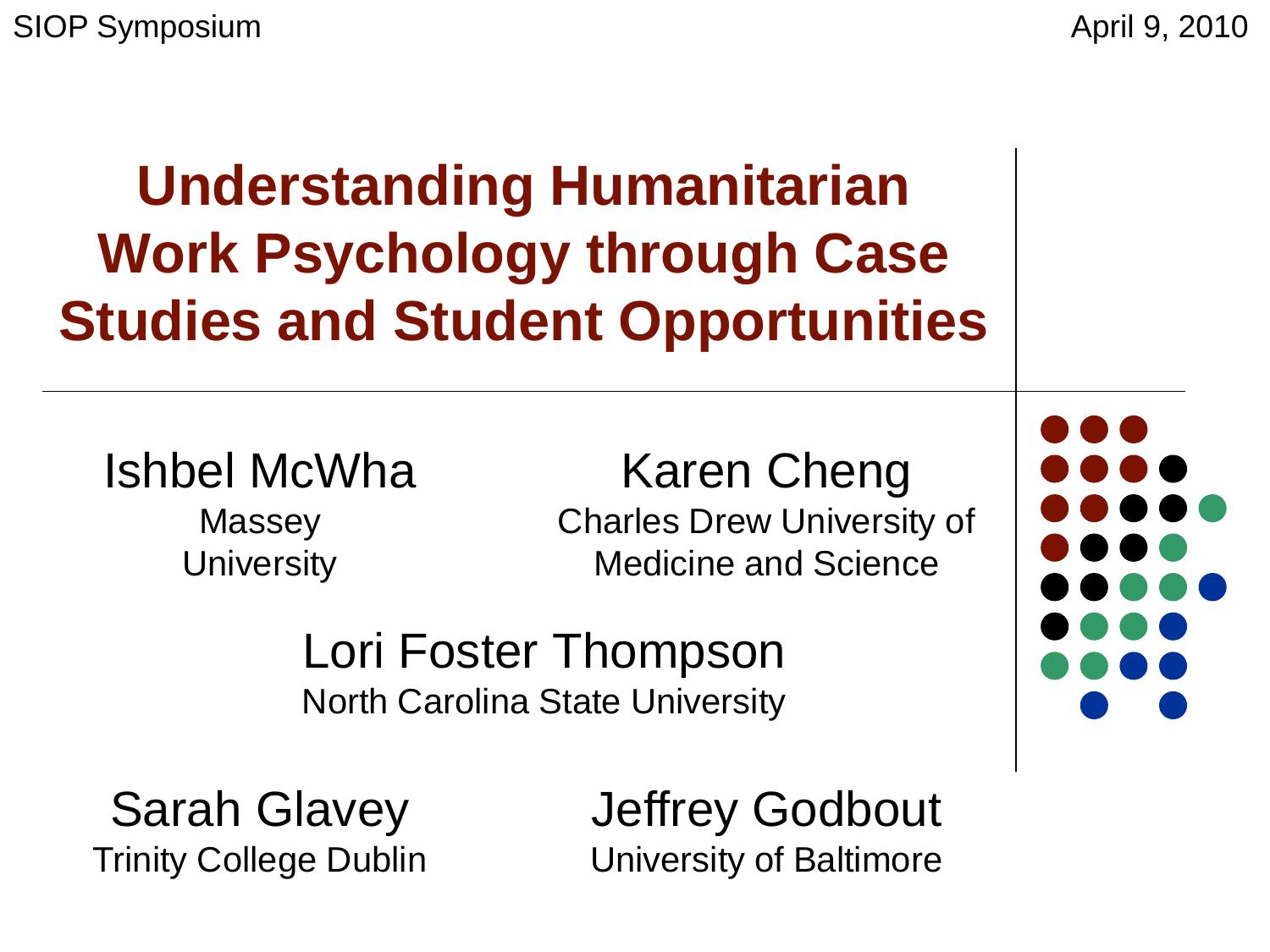

# **Purpose of Symposium**

- 1. Introduce Humanitarian Work Psychology (HWP).
- 2. Illustrate how I-O can be applied to pro-social issues.
- 3. Discuss future directions and opportunities for HWP.



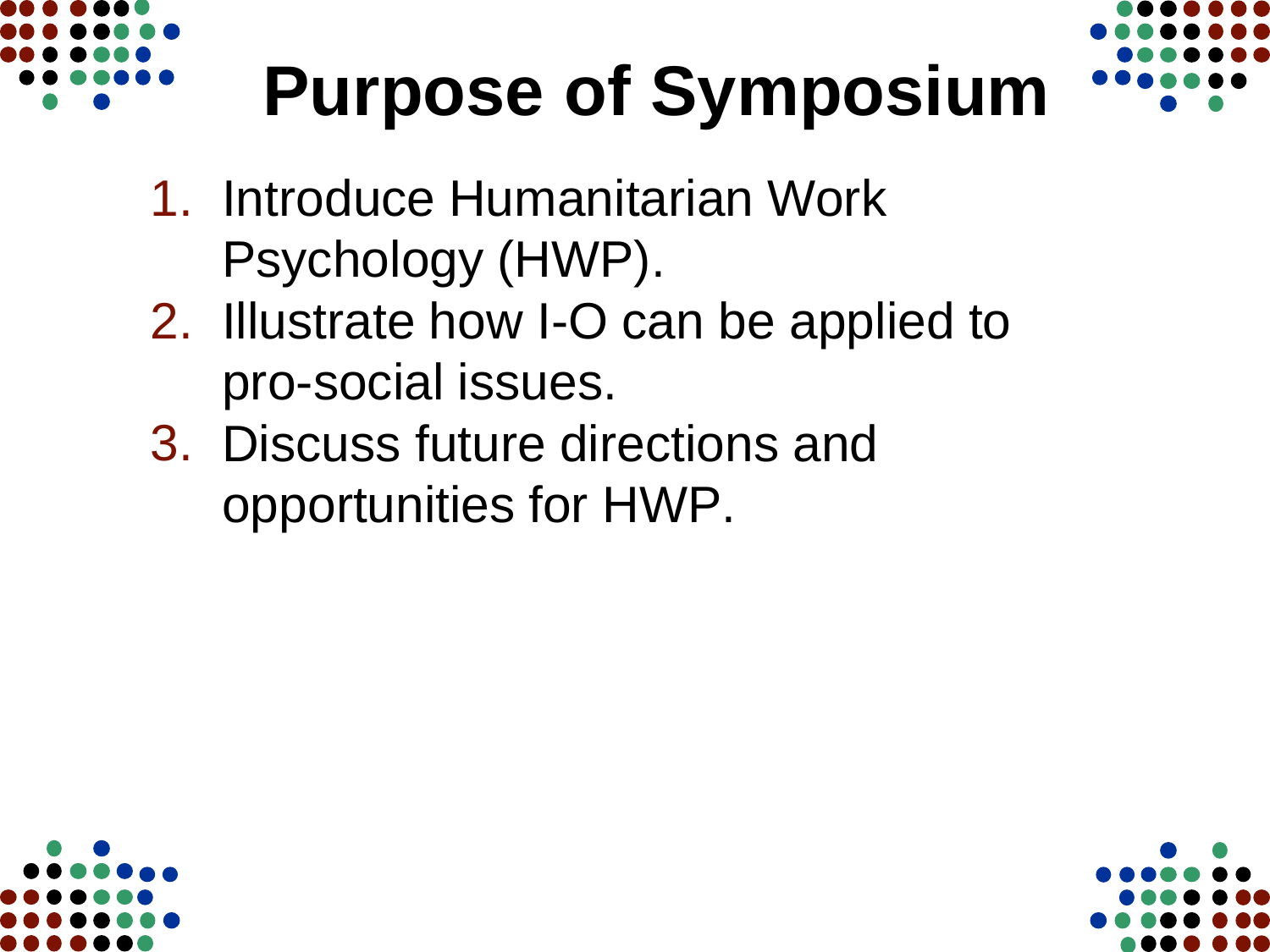

# **I-O Psychology**



- Long established in business, government, military.
- Less common to aid and development world.
- Carr (2007): Often responsive and adaptive to its social and economic context, though sometimes as a servant of power rather than powerlessness.
- Lefkowitz (2008): Lacks cohesion between its values and the quality of its ethics.
- Conspicuously missing from 11<sup>th</sup> European Congress of Psychology's strand on Peace, Human Rights and Psychology.

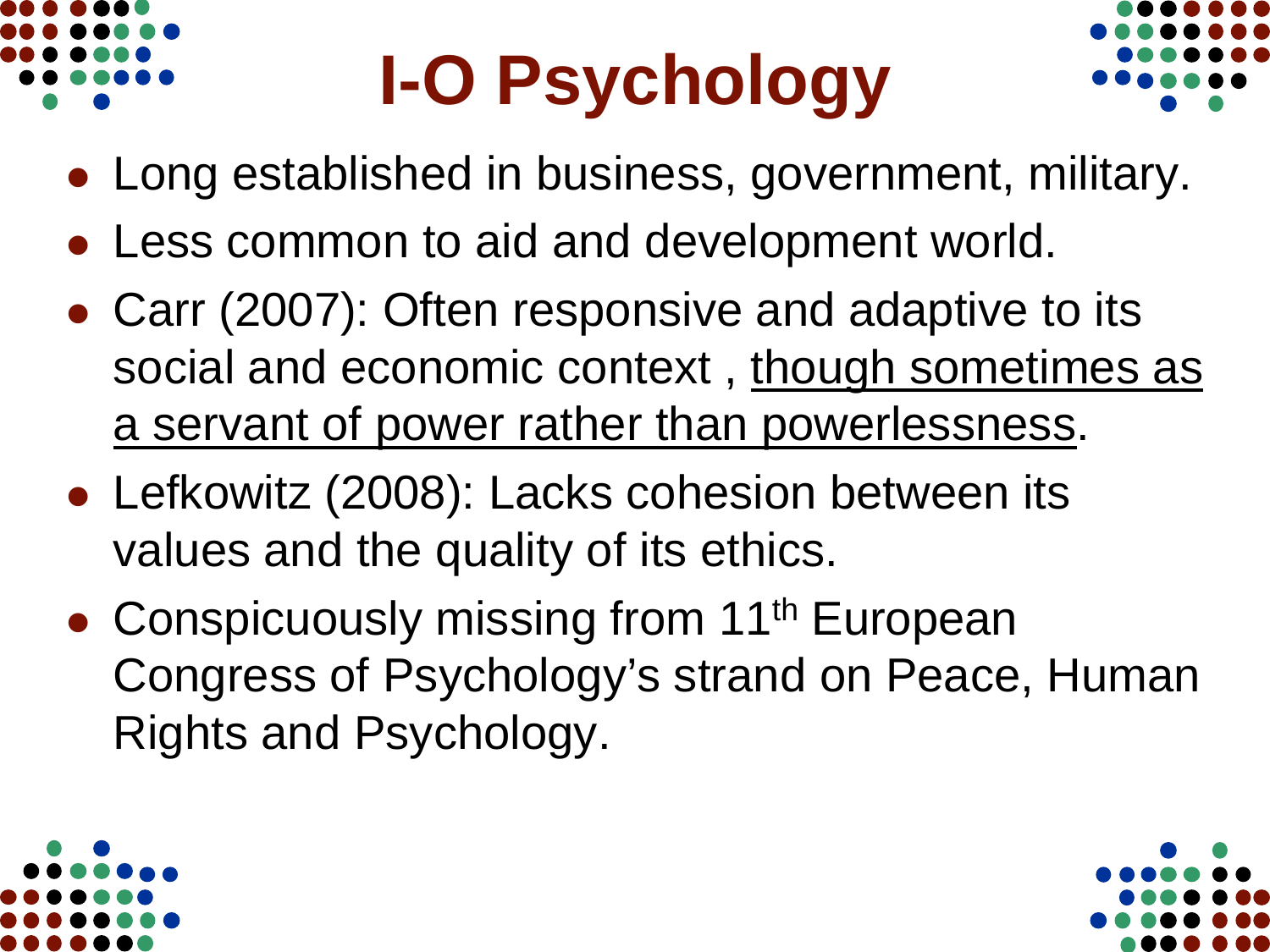

## **I-O Psychology**



• Need to view I-O from a broad vantage point that includes socially responsible goals.

*"The world can no longer ignore the importance of social capital and social responsibility as an indicator of organizational and country success."*

--Anonymous Reviewer



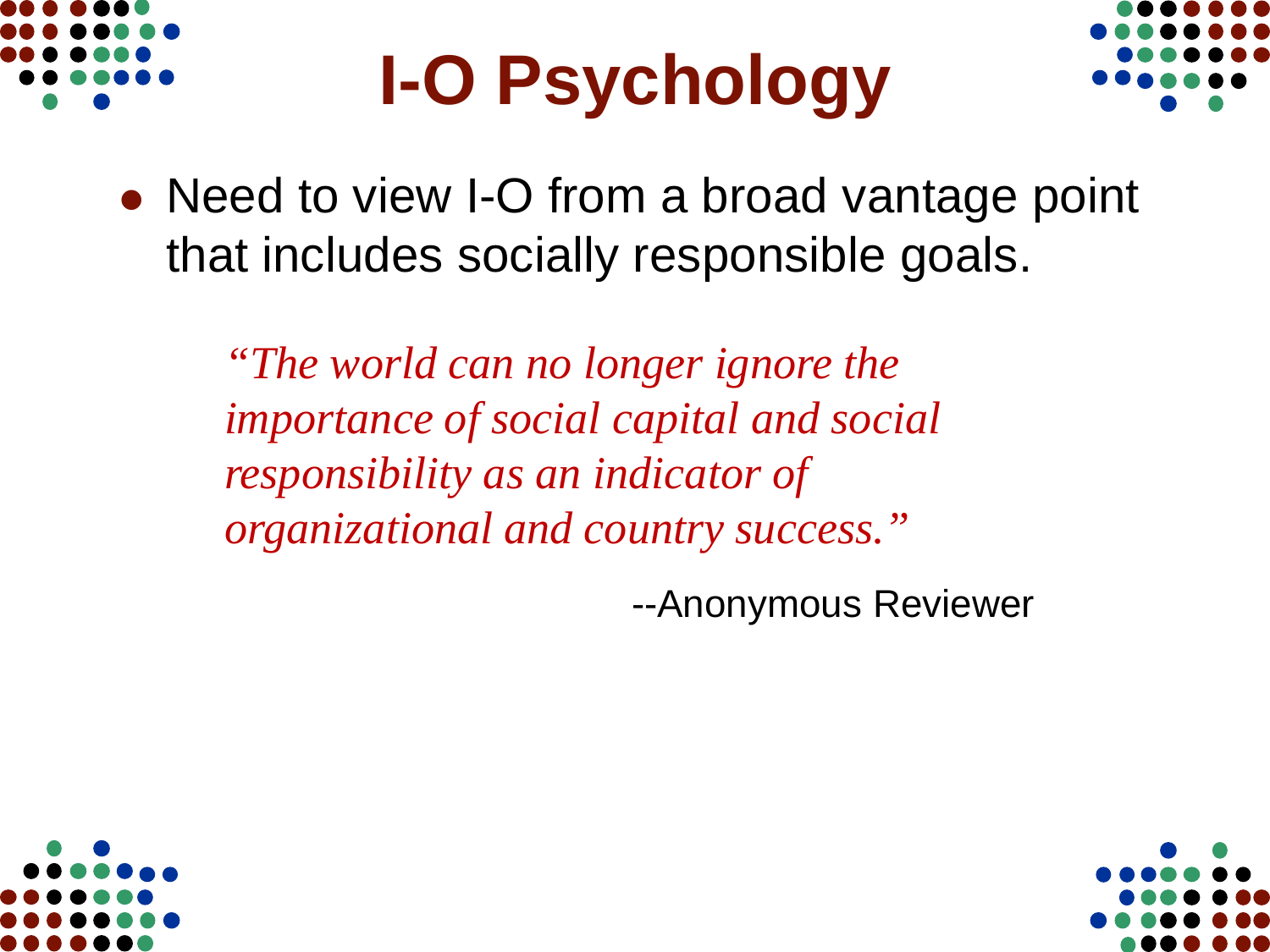

# **I-O Psychology**



- Clearly, some individuals doing important "pro-social I-O." But:
	- Often discrete and disconnected efforts.
	- Lacking a collective and strategic aim.
- Need broader participation of larger I-O community.
	- Student participation is especially important.



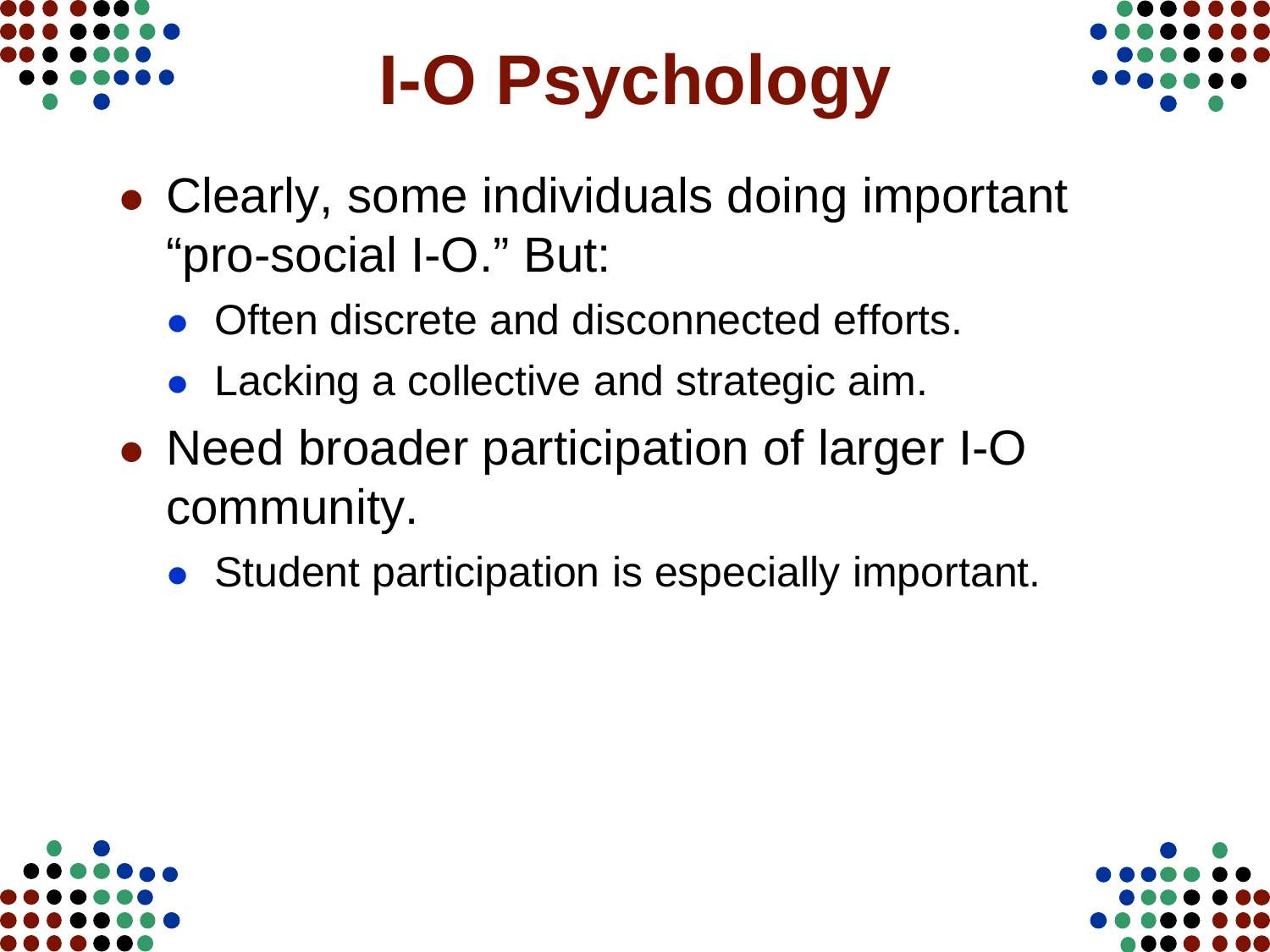#### **Enter: Humanitarian Work Psychology (HWP)**

- I-O with a pro-social edge.
- Researching and applying I-O in humanitarian areas, such as poverty reduction. For example:
- Focuses internally on employees and organizations and externally on alignment with the local community.
- Steering Committee: Global Task Force on HWP.
	- Broad representation of low- to high-income countries.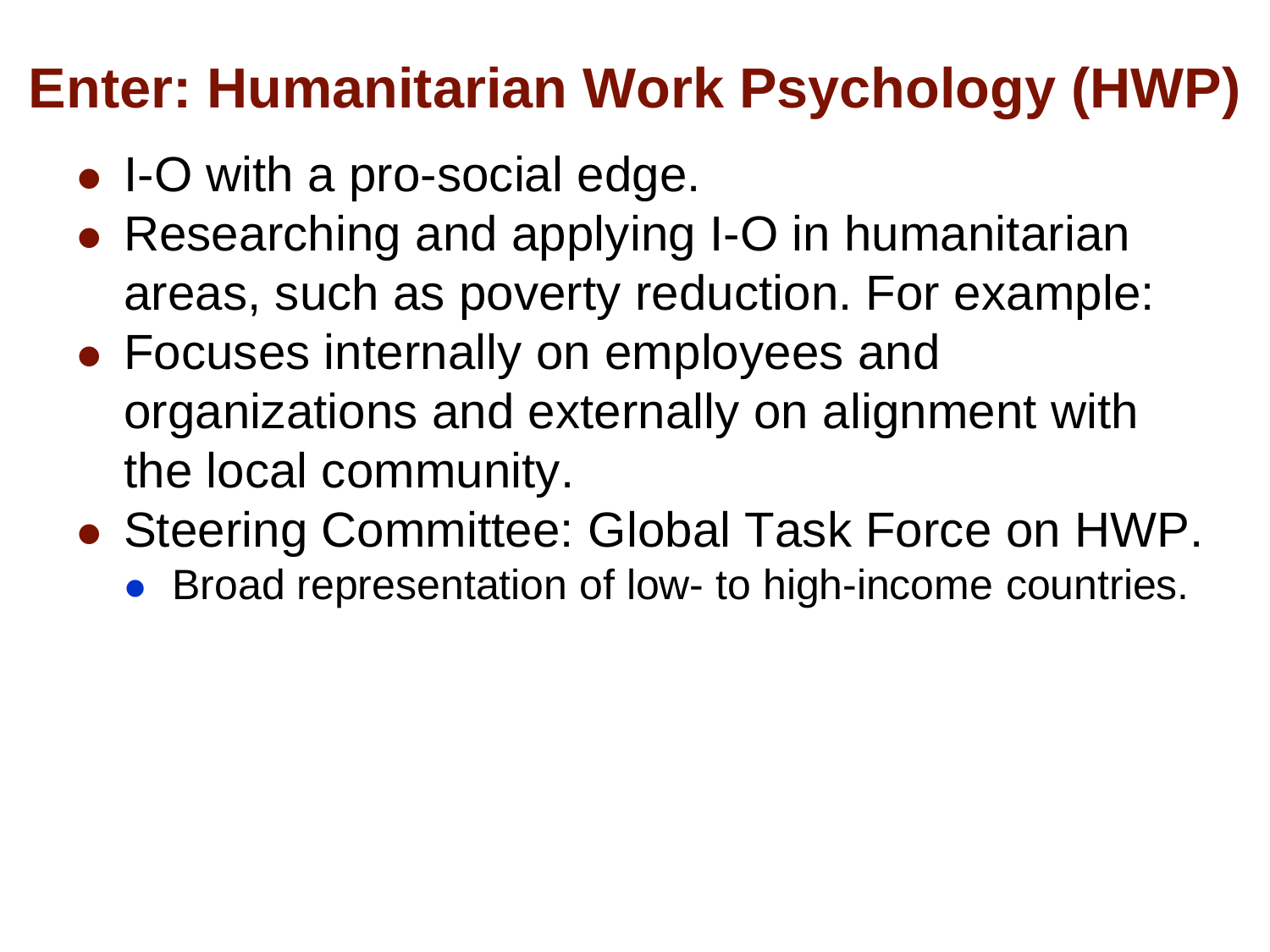## **Potential Gains for I-O**

- Strategically carving out a role in the humanitarian work domain will enable:
	- An increase in I-O's impact.
	- Better alignment among our values, ethics, and profession.
	- New settings in which to collect data and test generalizability of theories and best practices.
	- Opportunities for service learning and internships.

**Service Learning** A method of teaching, learning and reflecting that combines academic classroom curriculum with meaningful service.